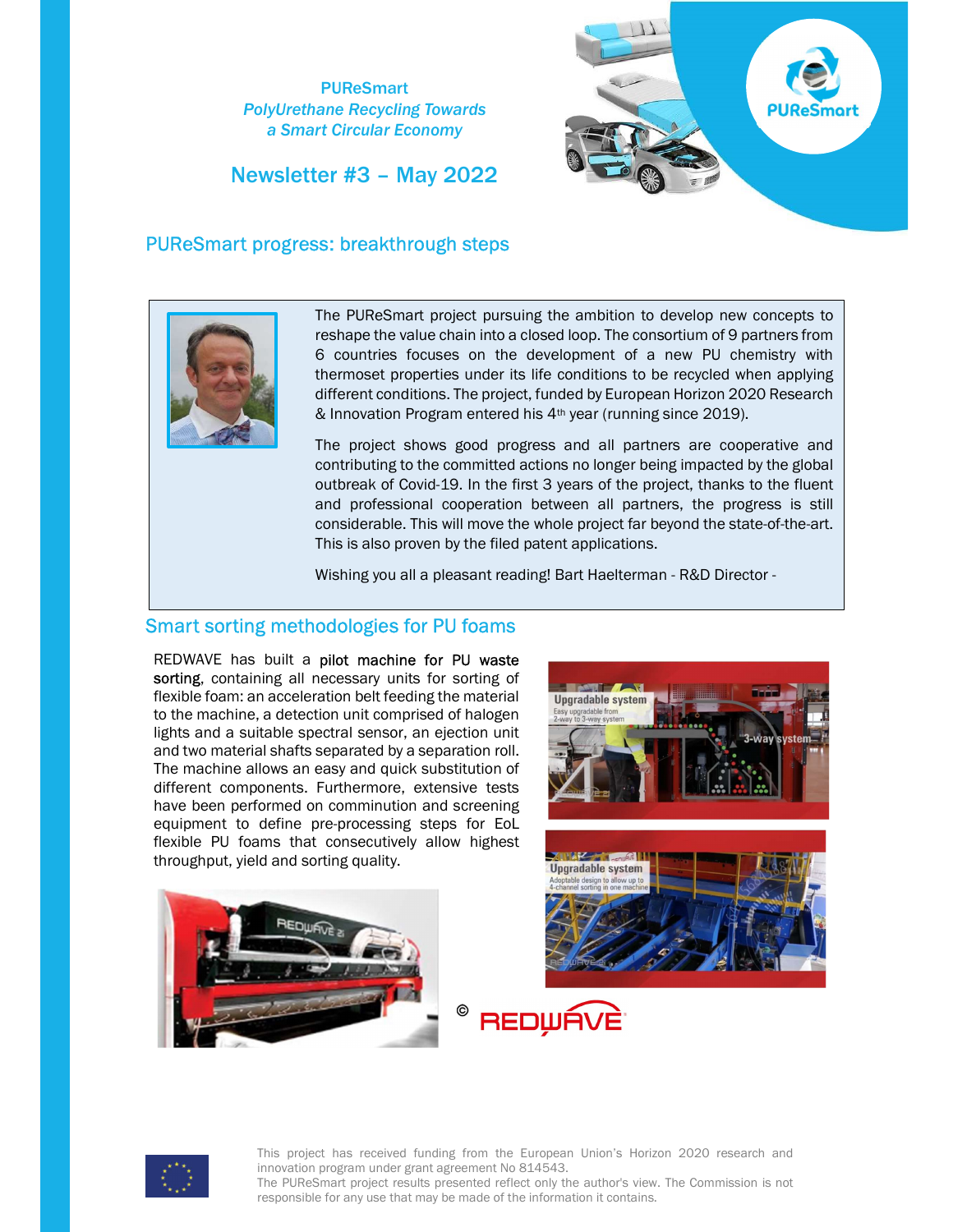

# Smart chemolysis - improved chemolytic upgrading for PU containing EoL waste streams

A spreadsheet model estimating the PU recipe based on the different batches of recycled polyols was prepared, and gives a good idea which PU recipe can be used depending on the purity and properties of the recycled polyols.

Lab-scale flexible TDI based polyether PU foams were successfully produced with 100% recycled polyol with a minor change in the formulation. The chemolysis of a known conventional PU foam in the pilot-plant of Covestro produced the recycled polyol up to 99% purity and yield. The recycled polyol had similar properties like IOH, water content, viscosity when compared to



recycled polyol (batches 1 & 2)

**RECTICEL** 

a fossil fuel based conventional material. The recycled material was then used up to 100% in a standard conventional Recticel comfort foam formulation and the resulting foams had similar physical properties satisfying the comfort foam specifications when compared to the reference PU foam having 100% virgin polyol.

A procedure has been defined for successful split phase chemolysis process on  $>$  5 kg foam scale, and provision of upper phase samples for pilot scale tests. The chemolysis at larger scale behaved similar to the smaller experiments at UCLM and KUL. The optimized multi-stage extraction process together with the subsequent solvent evaporation of the upper phase resulted in very high polyol quality.

# Smart design - CAPU foam and its reprocessing

With the Smart Design objectives, it is the aim to introduce innovative chemical building blocks (CAPU comonomers) into polyurethane formulations that can substantially increase the intrinsic recyclability of these materials. The resulting portfolio of foam-compatibilized CAPU co-monomers via propoxylation allows the systematic investigation of PU foam materials in order to improve both their material properties, and to achieve an improved recyclability.





Left picture: large scale synthesis of the newly designed CAPU comonomers - right picture: first batch of CAPU comonomers (>50 kg) now available for trials



This project has received funding from the European Union's Horizon 2020 research and innovation program under grant agreement No 814543.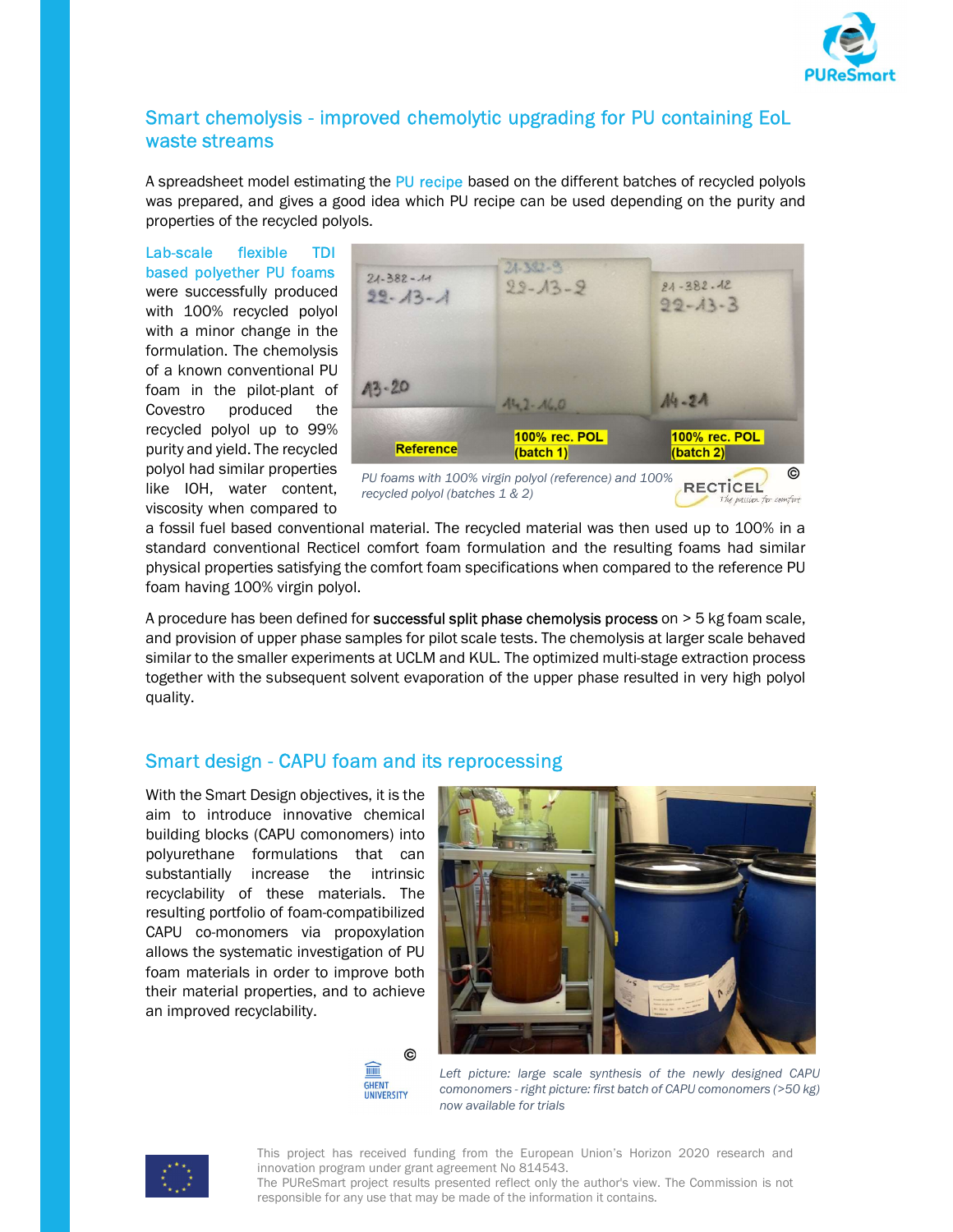A pilot scale synthesis of the urazole building block (>50 kg) for foam compatible TAD-based CAPU comonomers has been achieved. This synthesis demonstrates the industrial potential and accessibility of the novel technology, and will ensure that enough material is available to probe the technology's use for improving the recyclability of PU foam materials.

The scalability of a foam compatible CAPU comonomer is now foreseen without major issue.

PU foams containing CAPU comonomers and showing good physical properties were made on lab scale. The formulations however need further optimization as there seem to be a trade-off to be found between good physical properties and good recyclability.



#### Reference PU foam CAPU foam



#### Reprocessing method for foam to elastomer and elastomer to elastomer

As an in-between step in the foam-to-foam reprocessing and to allow the evaluation and ranking of the new dynamic CAPU materials, the reprocessing of the obtained CAPU foams into elastomers has been evaluated. Those elastomers should then further be recyclable (elastomer-to-elastomer cycle) thanks to their covalent adaptable networks. The reprocessability of a CAPU foam into an elastomer is seen as a proof-of-concept of the recyclability of the material and is thus a prerequisite for the further foam-to-foam recycling development.

#### Refoaming of the CAPU in scCO2 results in a ≥15 times volume increase



Piece of CAPU elastomer before (left blue) and after (left white + right) scCO2 foaming.



Density: 90 Kg/m3

Well-known for foaming of other thermoplastic materials, the scCO2 technique was first applied to thermoplastic PU elastomers in order to check the influence of the main experimental parameters. The effect of the CAPU crosslinking degree has been then studied by foaming different pristine CAPU elastomers and resulting in some good results in terms of the densities that are reached after foaming for the lower crosslinked CAPU samples.



This project has received funding from the European Union's Horizon 2020 research and innovation program under grant agreement No 814543.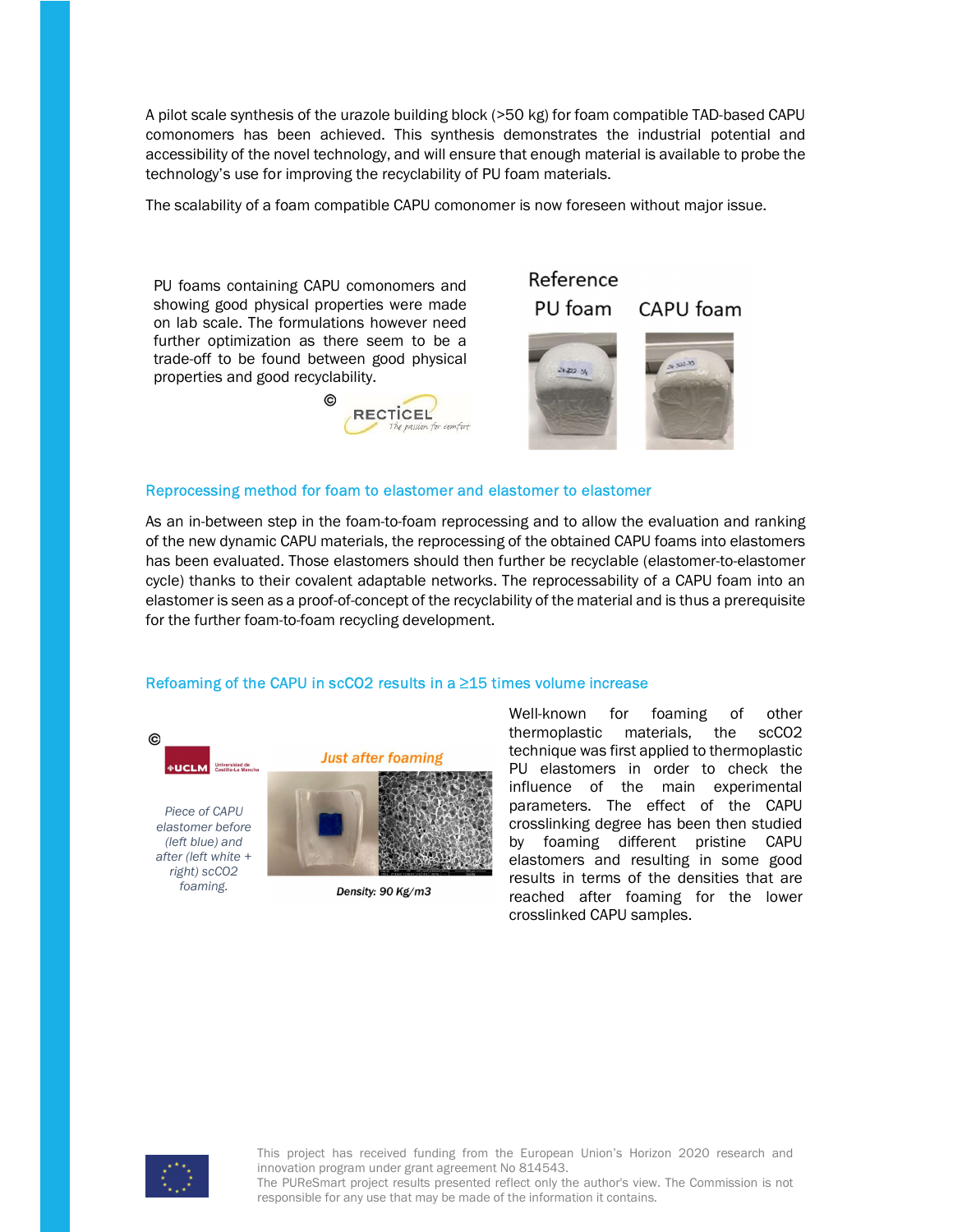

# Communication, Dissemination and Exploitation

## Quantifying the environmental advantages and circularity of PUReSmart solution

The application of the Life Cycle Assessment methodology and the related calculation of the environmental footprint of the end-of-life management of polyurethane-based mattresses has been performed to fulfil three primary goals:

- Evaluation of the overall impact of state-of-the-art management systems and technologies for end-of-life mattresses in the EU, with and without EPR (Extended Producer Responsibility) systems in place and without PUReSmart solution.
- Quantification of the management of mattresses with and without PUReSmart (in 2030). These results will support the achievement of the project target of carbon footprint reduction.
- Comparison of the environmental impacts of recovered materials through PUReSmart recycling solutions vs virgin ones (i.e., polyols and isocyanates).



A sketch of the PUReSmart end-of-life management system (in red the innovative step developed, implemented, and tested within the project).

The preliminary results highlight the competitiveness of the environmental impact of PUReSmart solution, particularly regarding the recycling processes and recovered materials.

## Quantifying the social innovation

A stakeholder workshop took place on the  $8<sup>th</sup>$  of March, 2022, with 14 external participants, from value chain actors, associations, waste holders and treatment centres, and 15 participants from project partners.

The objective of the workshop was to define and evaluate social issues that might arise from the implementation of innovative technologies for PU recycling and their materiality. The workshop is part of a Social LCA we are conducting, on the PU and/or Mattrasses recycling value chain and takes into account international innovation in this field.

The goal of this research study is to assess the social benefits and impacts generated by the introduction of innovative chemical recycling technologies for mattresses at the end of life.

The elaboration of the received inputs is ongoing, and the outputs will be fed into the Social LCA framework, as defined by the UN Life Cycle Initiative Guidelines for Social LCA, integrated with insights gained during the project execution. The final results will be object of scientific publication.



This project has received funding from the European Union's Horizon 2020 research and innovation program under grant agreement No 814543.